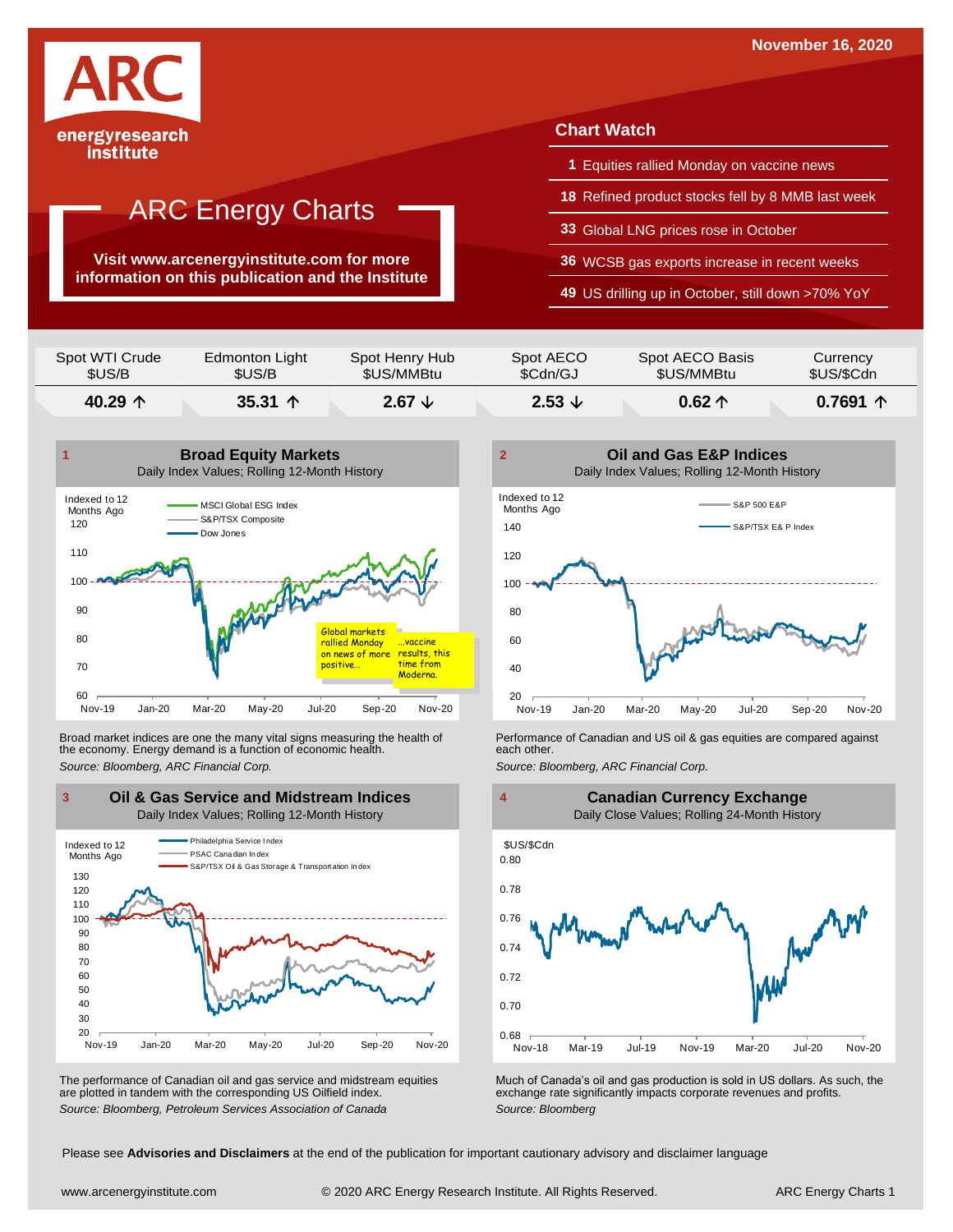## ARC Energy Charts

**Pandemic Recovery**

### **United States: New and Active COVID-19 Cases 5**

energyresearch institute



Daily infection rates and active cases of COVID-19 will determine reopening and recovery of the world's largest economy. *Source: Worldometer*



Traffic congestion levels show <sup>a</sup> real-time picture of the number of vehicles on the road; an indication of gasoline demand and economic recovery. *Source: TomTom International BV*



Jobless claims are an important leading indicator on the state of the employment situation and the health of the economy. *Source: US Labor Department*

**United States: Daily New Deaths 6**





The growth rate of daily deaths is <sup>a</sup> useful statistic for tracking the progress of COVID-19 and predicting healthcare needs. *Source: Worldometer*



Traffic congestion levels show <sup>a</sup> real-time picture of the number of vehicles on the road; an indication of gasoline demand and economic recovery. *Source: TomTom International BV*

**TSA Checkpoint Screening Numbers**



Monitoring the daily number of passengers screened at TSA checkpoints in the United States is <sup>a</sup> leading indicator of recovery in air travel. *Source: Transportation Security Administration*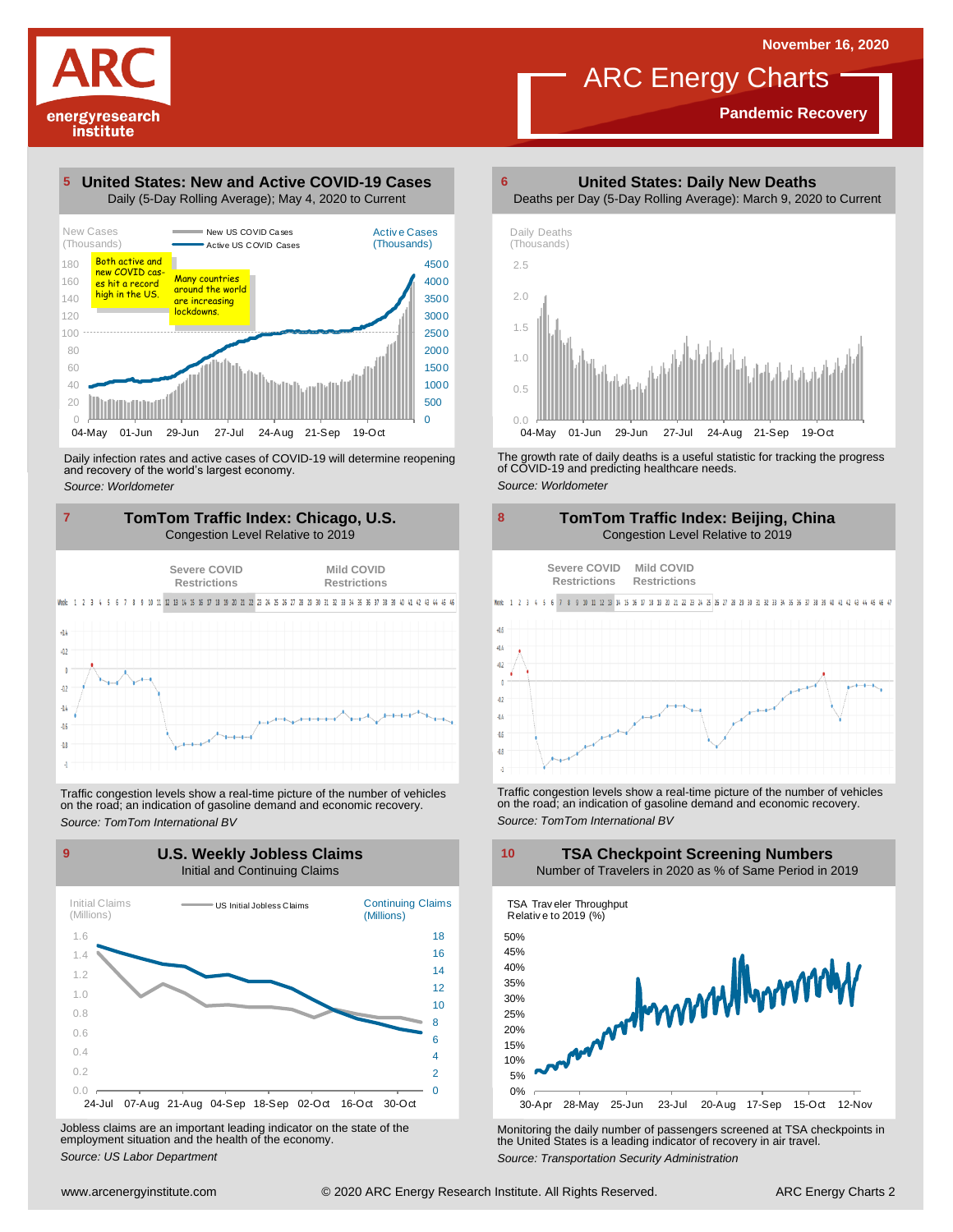**Crude Oil**



**11**

## **WTI Crude Oil Price and Differential to Brent**



North American crude oil prices can sometimes disconnect from global prices depending on regional supply and demand dynamics. *Source: Bloomberg*

### **Canadian Heavy Oil Price Differential to WTI 13 14**

Western Canadian Select (WCS) Differential; Rolling 12-Month History



The differential should reflect quality differences and transportation costs. Greater discounts can result from infrastructure or refinery outages. *Source: Bloomberg*



Natural gas liquids have become critical contributors to producer's cash flow. Long contracts take the position that WTI oil price will increase, while short<br>Prices are influenced by the price of oil as well as local suppl



ARC Energy Charts

against the same contracts one month prior. *Source: Bloomberg*

## **Canadian Light Crude Oil Price Differential to WTI**



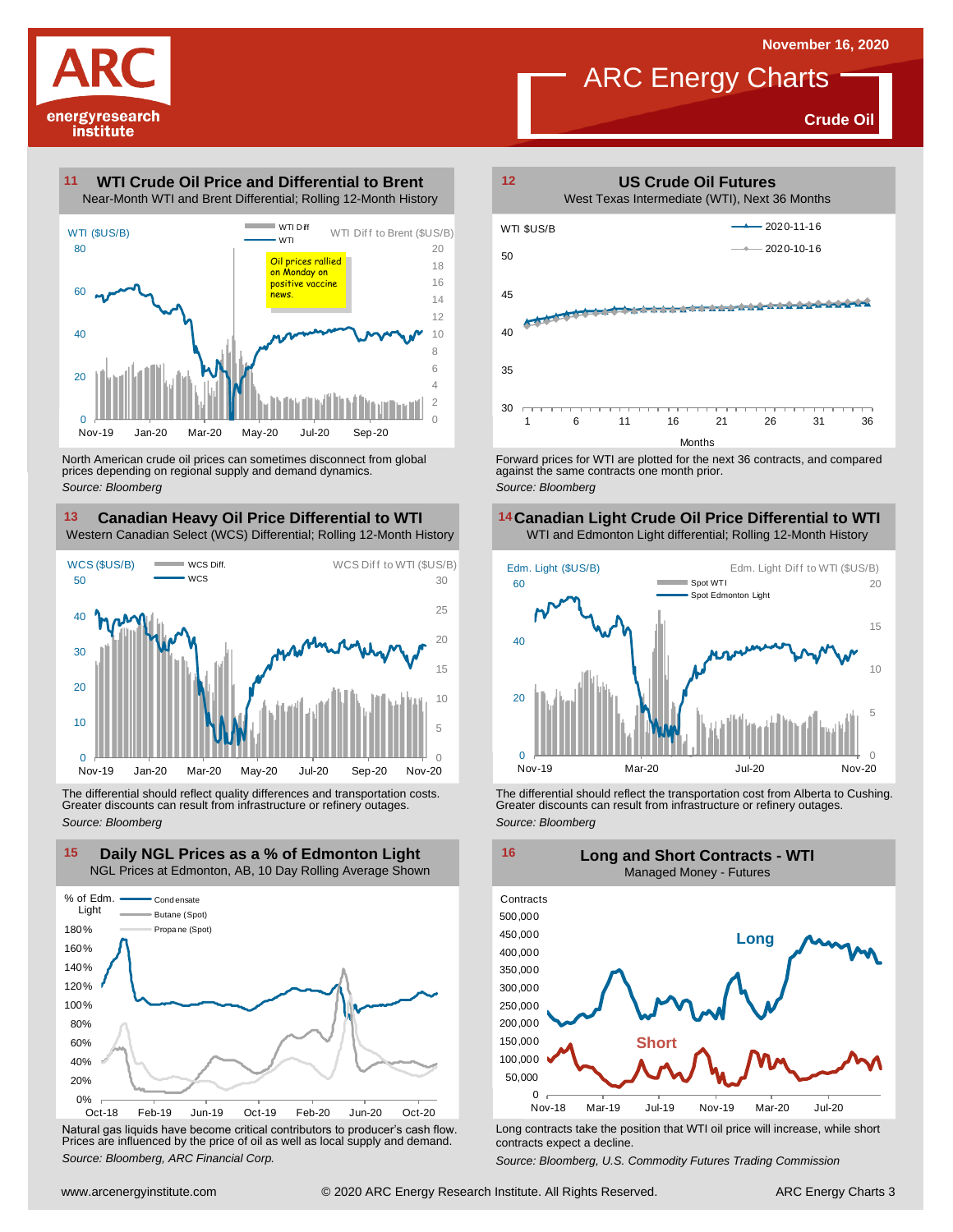**November 16, 2020**

**Crude Oil**







Refinery utilization rates change the supply of refined products, impacting price. Utilization for the current year is blue. Refinery utilization rates change the supply of refined products, impacting<br>
price. Utilization for the current year is blue.<br>
Source: U.S. Energy Information Administration<br>
Source: U.S. Energy Information Administration<br>



Weekly production is modelled by the EIA. It is less accurate then monthly reported numbers, but is instructive of up to date changes. *Source: Weekly production* is modelled by the EIA. It is less accurate then monthly **Tracking US oil drilling by major play provides insight into the composition of reported numbers, but is instructive of up to date cha** 



ARC Energy Charts

US crude oil stock levels can affect crude oil prices. Stock levels for the<br>
current year are represented by the blue line.<br>
Source: U.S. Energy Information Administration<br>
19 US Weekly Refinery Utilization Rates (%)<br>
Hist







US oil supply and growth trends. *Source: Baker Hughes*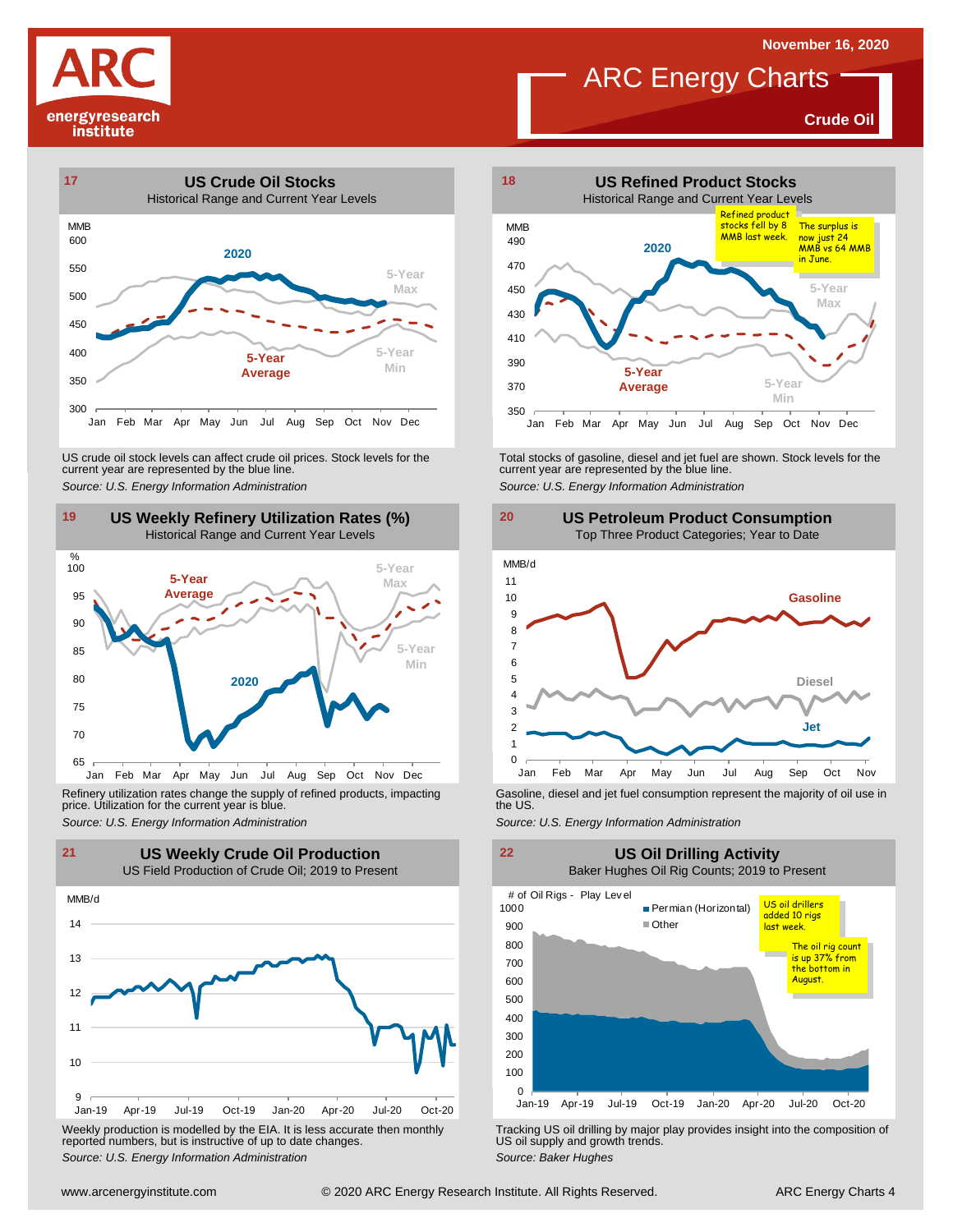### **November 16, 2020**



## ARC Energy Charts

**Crude Oil**



Crude oil imports from Canada are taking market share from overseas imports.



oil production.



Most of Canada's oil production comes from Alberta; split between oil sands and conventional production. *Source: Alberta Energy Regulator Comes Irom Alberta*; *Split between on CECD stock levels can affect crude oil prices. Source: Alberta Energy Agency*<br>*Source: Alberta Energy Regulator Capacitor Energy Ag* 



Crude oil imports from Canada are taking market share from overseas The US exports more refined products than crude oil. With the rapid growth of tight oil, most exports more refined products than crude oil exports.<br>import *Source: U.S. Energy Information Administration*



The advancement of drilling and completion methods is increasing US crude CPEC's production levels relative to its sustainable and spare capacity<br>oil production. influences global crude prices. Note: scale has been expande influences global crude prices. Note: scale has been expanded. *Source: Bloomberg, Russia Ministry of Energy*

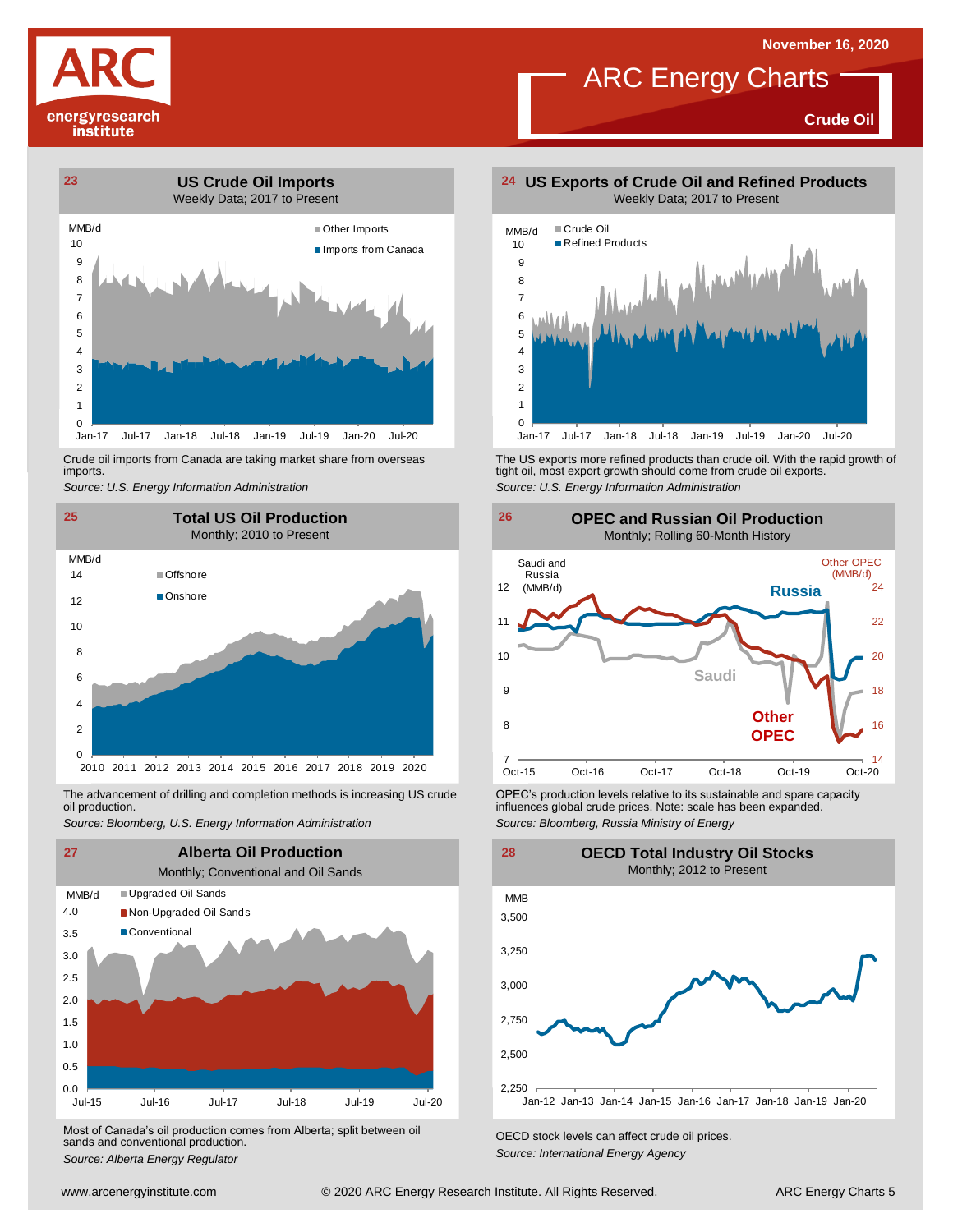**Natural Gas**

# energyresearch institute



**Differential \$US/MMBtu**

 $0.00$   $\frac{\mu}{\mu}$ <br>Nov 22 0.50 Nov 22 Feb 20 May 21 Aug 19 Nov 17

**AECO \$C/GJ**

*Source: Bloomberg*

1.00



Long contracts take the position that Henry Hub gas price will increase, while short contracts expect a decline. *Source: U.S. Commodity Futures Trading Commission* AECO forward prices mimic Henry Hub futures minus <sup>a</sup> differential. *Source: Bloomberg*



International natural gas prices strongly impact the economics of proposed LNG projects.

*Source: Bloomberg, Japanese Ministry of Economy, Trade and Industry*



ARC Energy Charts

Forward contract prices are plotted for the next <sup>36</sup> months, and compared against the curve one month prior.

*Source: Bloomberg*



### **US Coal and Natural Gas Power Generation Cost** Converted to a \$/MWh Equivalent



This graph illustrates when it may be economic to begin coal-gas switching in power generation. Average power plant efficiencies are assumed. *Source: Bloomberg*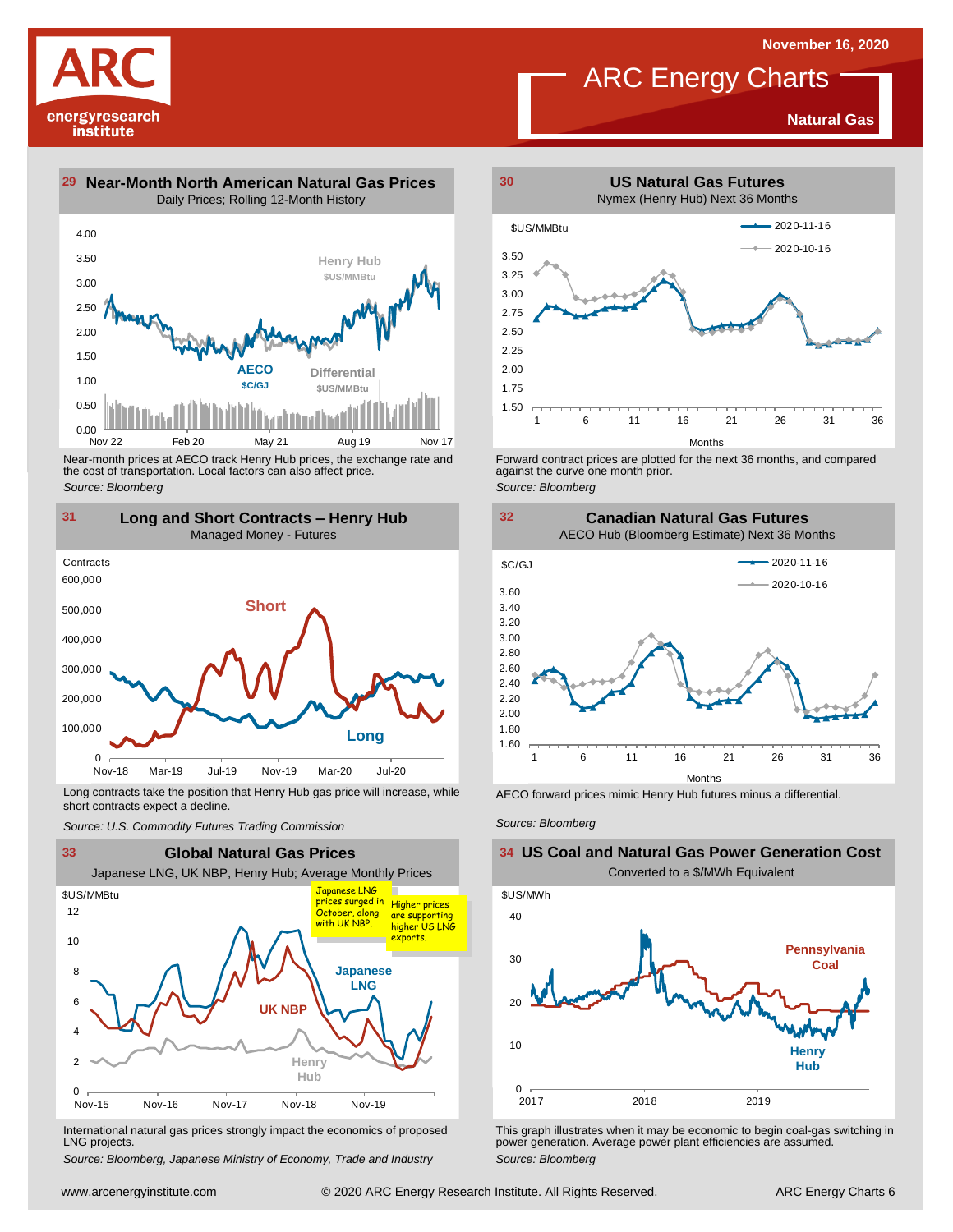

## **November 16, 2020**

**ARC Energy Charts** 

**Natural Gas**



North America has an integrated natural gas market. Prices are determined by regional supply and demand, and pipeline flows. *Source: Bloomberg*



The ability of gas producers to move gas out of the WCSB to eastern markets and the US is <sup>a</sup> major factor in local natural gas prices.



Using the Markets and the US is a major factor in local natural gas prices.<br>
The ability of gas producers to move gas out of the WCSB to eastern<br>
markets and the US is a major factor in local natural gas prices.<br>
Source: V The ability of gas producers to move gas out of the WCSB to eastern<br>
markets and the US is a major factor in local natural gas prices.<br>
Source: Various Pipeline Companies<br>
Source: S&P Global Platts<br>
Source: S&P Global Plat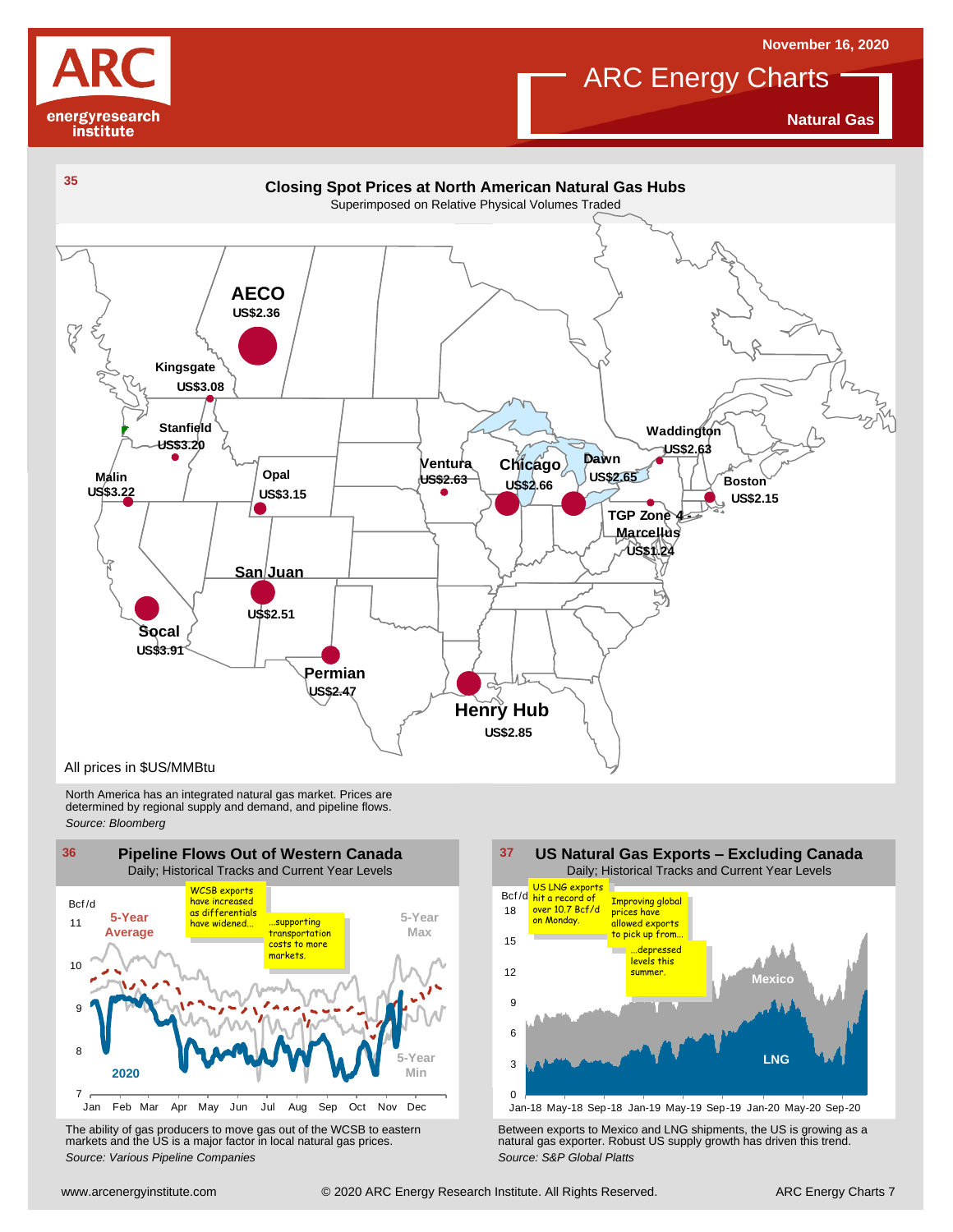**Natural Gas**

# energyresearch institute

### **38 39 Alberta Natural Gas Demand** TransCanada Intra-AB Deliveries; Current Year and Historical Tracks



Alberta natural gas demand has grown steadily in recent years, largely<br>
driven by new oil sands demand and power generation projects.<br>
Source: TransCanada Pipelines<br>
Source: S&P Global Platts<br>
Daily Western Canadian Produc Alberta natural gas demand has grown steadily in recent years, largely **Total US** demand fluctuates in the summer and during the winter as weather driven by new oil sands demand and power generation projects.<br>And is an imp



This includes receipts on the TCPL, Alliance, WestCoast and TransGas pipelines.



Canada's natural gas storage level provides <sup>a</sup> good metric if the country is well stocked. Abnormally high or low storage can affect the basis. *Source: Bloomberg*



ARC Energy Charts



*Source: Pipelines Pipelines Pipelines Pipelines DSproduction started ramping up in late 2007 and continues to grow year pipelines. Source: Various Pipeline Companies Source: Various Pipeline Companies SA* 



The EIA reports changes in US natural gas inventories held in underground storage facilities on <sup>a</sup> weekly basis.

*Source: U.S. Energy Information Administration*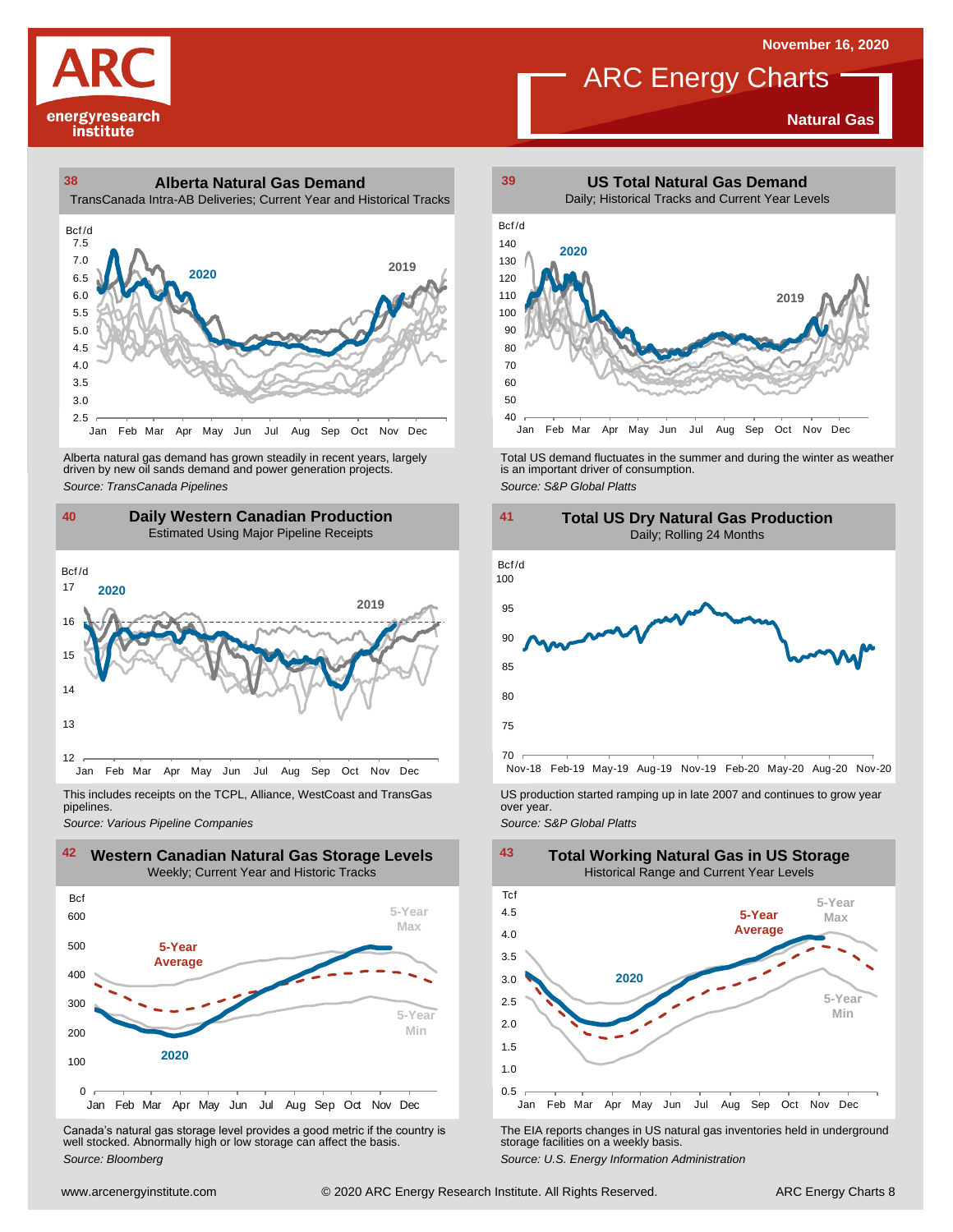# energyresearch institute

## ARC Energy Charts

**Natural Gas and Other Indicators**





Unlike US drilling activity, Canadian rigs are dispatched seasonally. Capital allocation by operators is driven by views of future oil and gas prices. 0<br>
Jan Feb Mar Apr May Jun<br>
Unlike US drilling activity, Canadian allocation by operators is driven by v<br>
Source: Baker Hughes



Unlike US drilling activity, Canadian rigs are dispatched seasonally. Capital Tracking total US rigs provides insight into oil field services demand and<br>allocation by operators is driven by views of future oil and gas pric



Total rig-releases for exploratory and development wells are highlighted in this chart. Rig releases for the current year are shown in red. *Source: Daily Oil Bulletin/JWN*

**United States: Weekly Gas Drilling Activity** Baker Hughes Gas Rig Counts; 2019 to Present



Tracking US gas drilling by major play provides insight into the composition of US gas supply and growth trends. *Source: Baker Hughes*







total industry activity. *Source: Baker Hughes*

**United States: Monthly Wells Drilled**

0 200 400 600 800 1000 1200 1400 1600 Jan Feb Mar Apr May Jun Jul Aug Sep Oct Nov Dec Wells Drilled  $2018 = 2019 = 2020$ US wells drilled up 7% in Oct Sept; down rom 2019

Total wells drilled in US Drilling Productivity Report regions are shown. These are the most active onshore US plays. *Source: EIA*